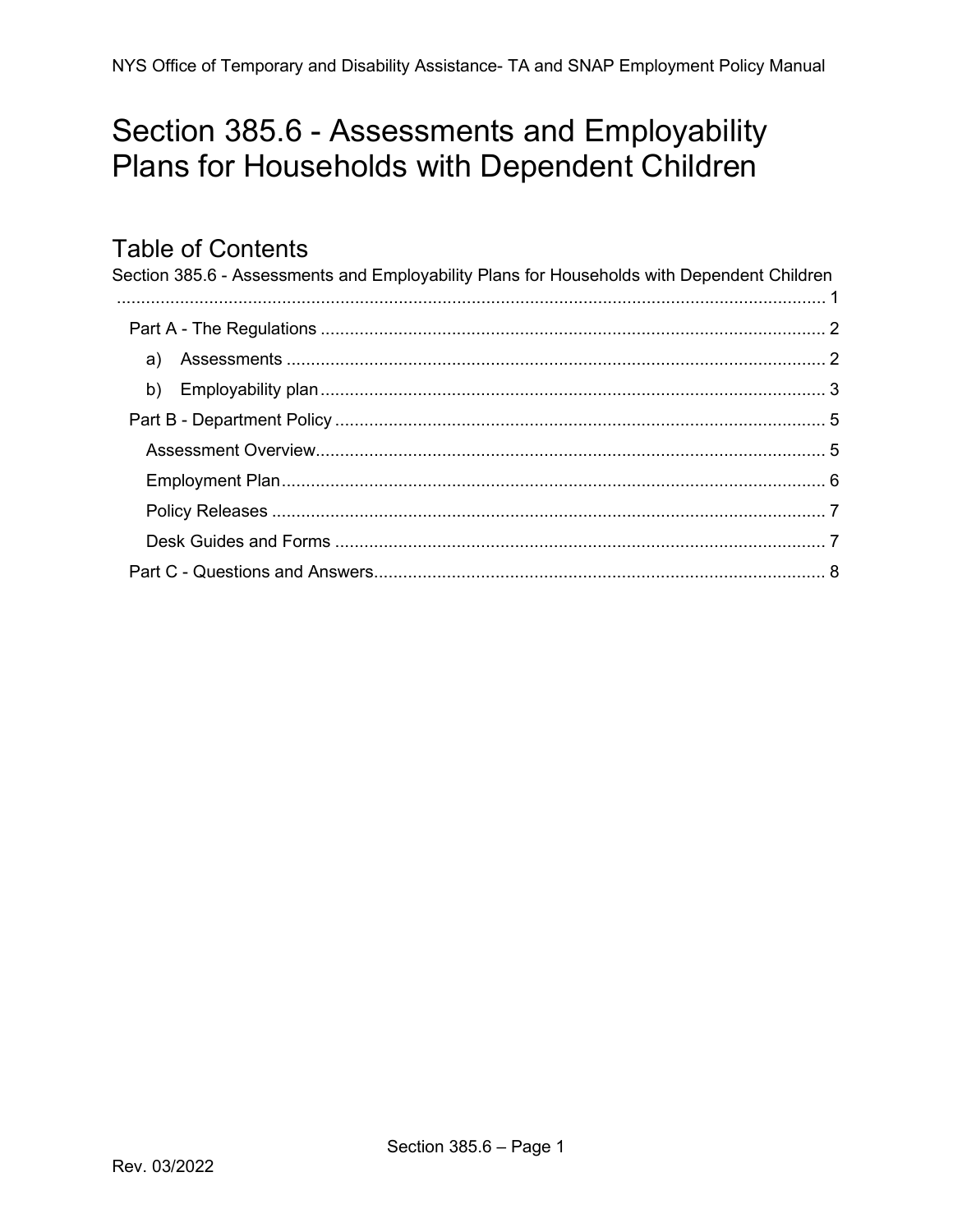### Part A - The Regulations

#### <span id="page-1-0"></span>a) Assessments

- 1) The social services official shall ensure that an employability assessment is provided for each public assistance recipient who is a member of a household with dependent children and is:
	- i) 18 years or older; or
	- ii) is 16 or 17 years of age and not attending secondary school and has not completed high school or an equivalency program.
- 2) Such assessment shall include, but not be limited, to a review of the individual's:
	- i) education level, including literacy and English language proficiency;
	- ii) basic skills proficiency;
	- iii) child care and other supportive services needs;
	- iv) skills and prior work experience;
	- v) prior participation in education and training;
	- vi) training and vocational interests; and.
	- vii) family circumstances, including the special needs of a child.
- 3) The assessment shall be completed within 90 days of the date such recipient is determined to be eligible for public assistance pursuant to Part 351 of this Title.
- 4) The social services official shall encourage and may require a nonexempt recipient who has not attained a basic literacy level and who is not subject to the educational requirements of section 385.9 of this Part to enroll in a basic literacy program, high school equivalency program or other educational program in combination with other work activities. Any such assignment shall be consistent with the employability plan prepared pursuant to subdivision (b) of this section.

(i) Basic literacy level for purposes of paragraph (4) of this subdivision is defined as a literacy level equivalent to the ninth grade.

(ii) Such basic literacy level for nonexempt recipients of public assistance who have not obtained a high school diploma or the equivalent shall be established based on a test for basic literacy level as determined appropriate by the Education Department.

5) The social services official shall offer the option and may require a nonexempt recipient who has achieved a basic literacy level as defined in subparagraph  $(4)(i)$  of this subdivision, but has not attained a high school diploma or the equivalent and who is not subject to the educational requirements of section 385.9 of this Part to enroll in an educational program designed to improve the individual's literacy level and/or prepare the individual for attainment of a high school diploma or the equivalent in combination with other work activities as appropriate. Any such assignment shall be consistent with the employability plan prepared pursuant to subdivision (b) of this section.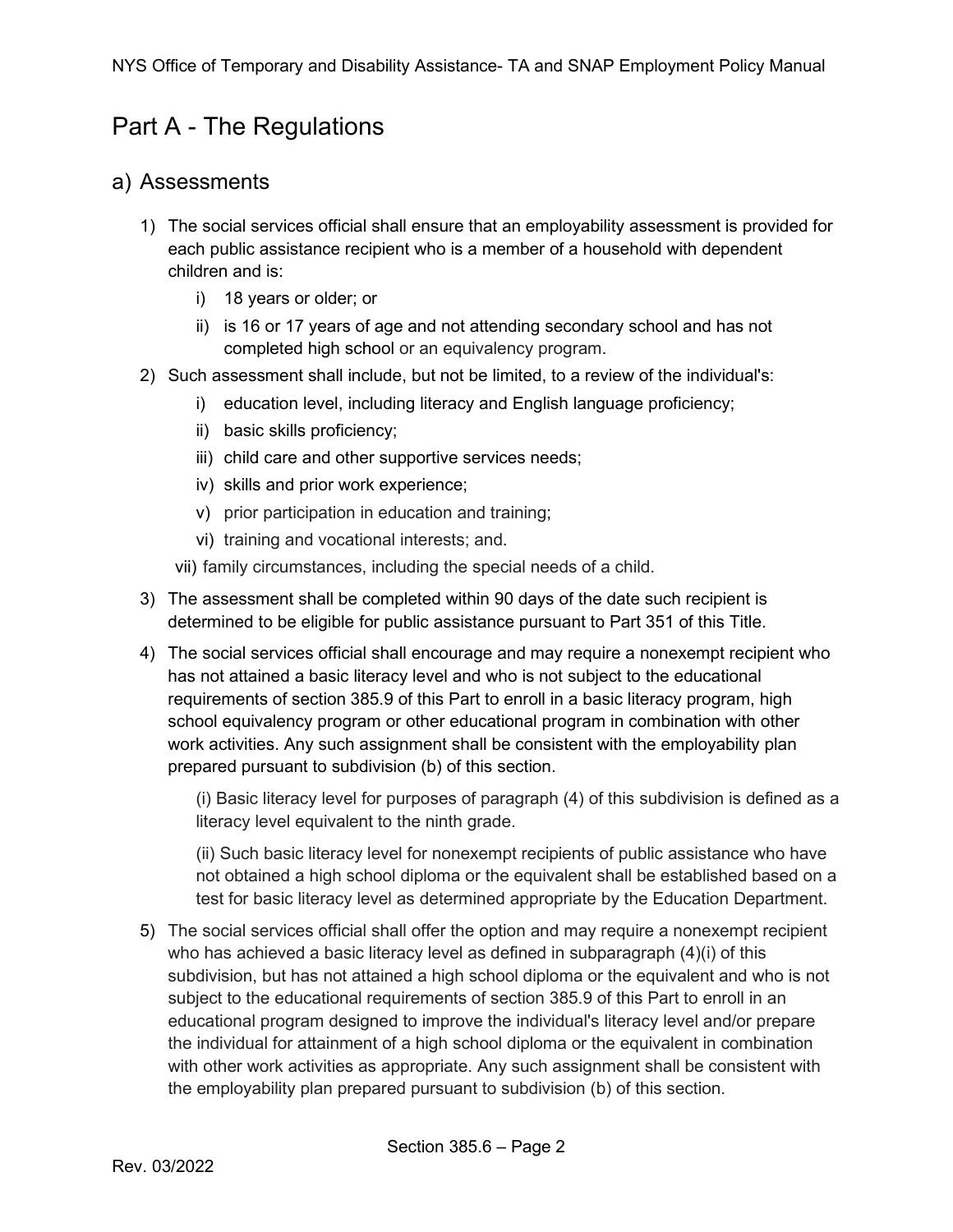- 6) An applicant or recipient may be assigned to work activities in accordance with the provisions of this Part prior to the completion of an assessment.
- 7) Applicants and recipients are required to participate in an assessment as assigned by the social services official.
	- i) An applicant who fails to comply with assessment requirements shall be ineligible for public assistance, provided, however, that the term applicant means the entire public assistance applicant household.
	- ii) A recipient who fails to comply with assessment requirements shall be subject to the provisions of sections 385.11 and 385.12 of this Part.

### <span id="page-2-0"></span>b) Employability plan

- 1)
- i) Based upon the assessment required pursuant to this section, an employability plan shall be developed in writing and in consultation with the recipient, which shall set forth:
	- (a) the services which the district will provide, including child care;
	- (b) the work activities to which the recipient will be assigned;
	- (c) the recipient's employment goal, which shall reflect, to the extent possible, the recipient's preferences to the extent they are consistent with the assessment;
- ii) In developing the plan, the social services official shall take into account:
	- (a) the recipient's supportive services needs;
	- (b) the available program opportunities;
	- (c) the local employment opportunities;
	- (d) if the recipient is assigned to an education program, the appropriateness of the educational activity based on the assessment completed pursuant to subdivision (a) of this section and the recipient's liability for student loans, grants and scholarship awards, and
	- (e) the recipient's participation in prior education and training activities.
- 2) Notwithstanding the requirements of paragraph (1) of this subdivision, the social services official must consider the need of the social services district to meet Federal and State work activity participation rates before completing an individual's employability plan.
- 3) If a recipient's preferences cannot be accommodated in the employability plan, the plan shall record the reasons.
- 4) The plan shall be explained to the recipient.
- 5) Any change to the plan shall be discussed with the recipient and documented in writing.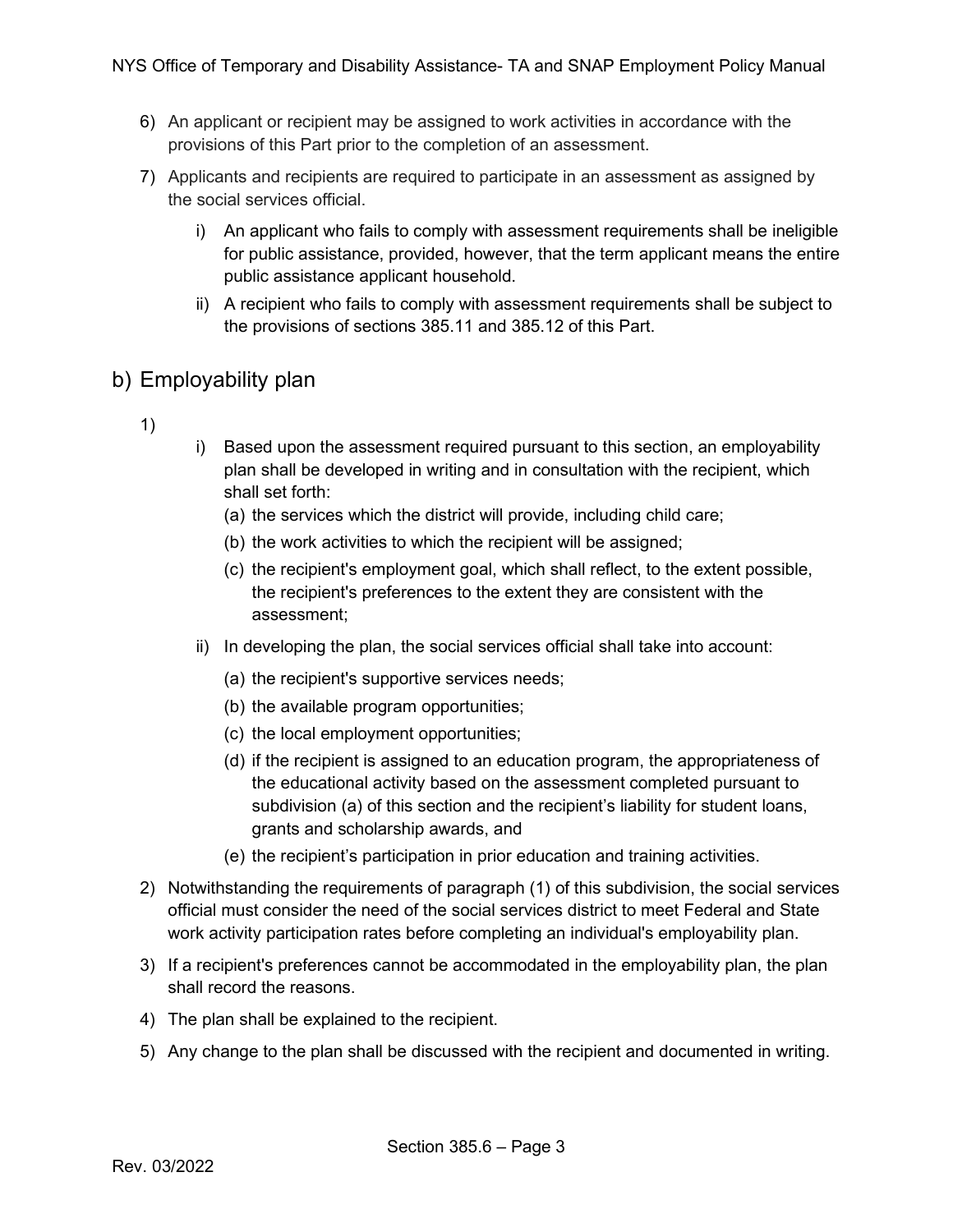(c) The social services official shall use designated trained staff or providers with demonstrated effectiveness in assessment and employability development to prepare the assessments and plans required by this section.

#### (d) Child care.

Assignments to work activities made pursuant to an employability plan can be made to the extent that child care is available in accordance with the provisions of this Part and Part 415 of this Title. The social services official shall provide information to the applicant or recipient either orally or in writing, as appropriate, regarding child care and methods of payment for such care.

(e) Social services officials may provide assessments which are more detailed and comprehensive than required by this section.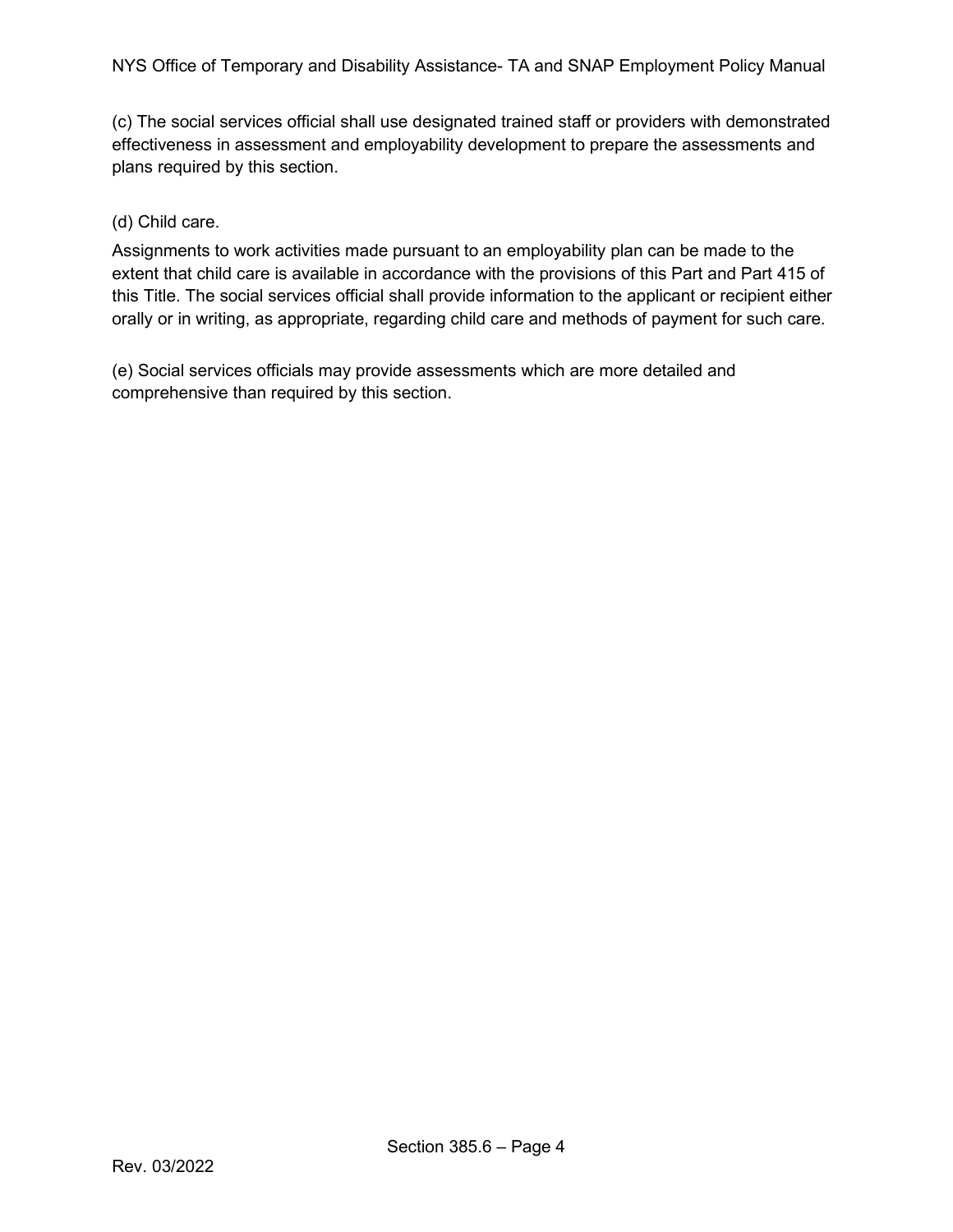## <span id="page-4-0"></span>Part B - Department Policy

### <span id="page-4-1"></span>Assessment Overview

All recipients who reside in households with dependent children and who are adults 18 years of age or older, and those children who are 16 and 17 years old who are not attending secondary school and have not completed high school or an equivalency program, must be assessed. The assessments for these individuals must be completed no later than 90 days from when the individual is determined eligible for Temporary Assistance (TA) (see Social Services Law [SSL] §335 and 18 NYCRR 385.6). All individuals who are subject to completing an assessment are required to comply with assessment requirements.

As outlined in 18 NYCRR 385.10, districts are required to describe local assessment procedures in their biennial Temporary Assistance and Supplemental Nutrition Assistance Program (SNAP) Employment Plan, including when assessments are conducted and what information they collect. While districts are encouraged to provide assessments that are more detailed and comprehensive than what is required, the regulations list the seven required elements of an assessment at 18 NYCRR 385.6 subdivision (a)(2). Assessments must include, at a minimum, a review of an individual's:

- education level, including literacy and English language proficiency;
- basic skills proficiency;
- child care and other supportive service needs;
- skills and prior work experience;
- prior participation in education and training;
- training and vocational interests; and,
- family circumstances, including any special needs of a child.

As described above, districts are required to complete employment assessments within 90 days of the date on which eligibility is determined for households with dependent children. However, districts are encouraged to complete the employment assessment as soon after an individual has applied for TA as is practicable and to thereafter reassess individual circumstances and work activity assignments as relevant changes occur, no less frequently than annually. Districts may choose to use the LDSS-4980 a locally developed assessment tool, the Welfare-to-Work Caseload Management System (WTWCMS) or New York City Work Accountability and You (NYCWAY) assessment functions to record the information gathered during the client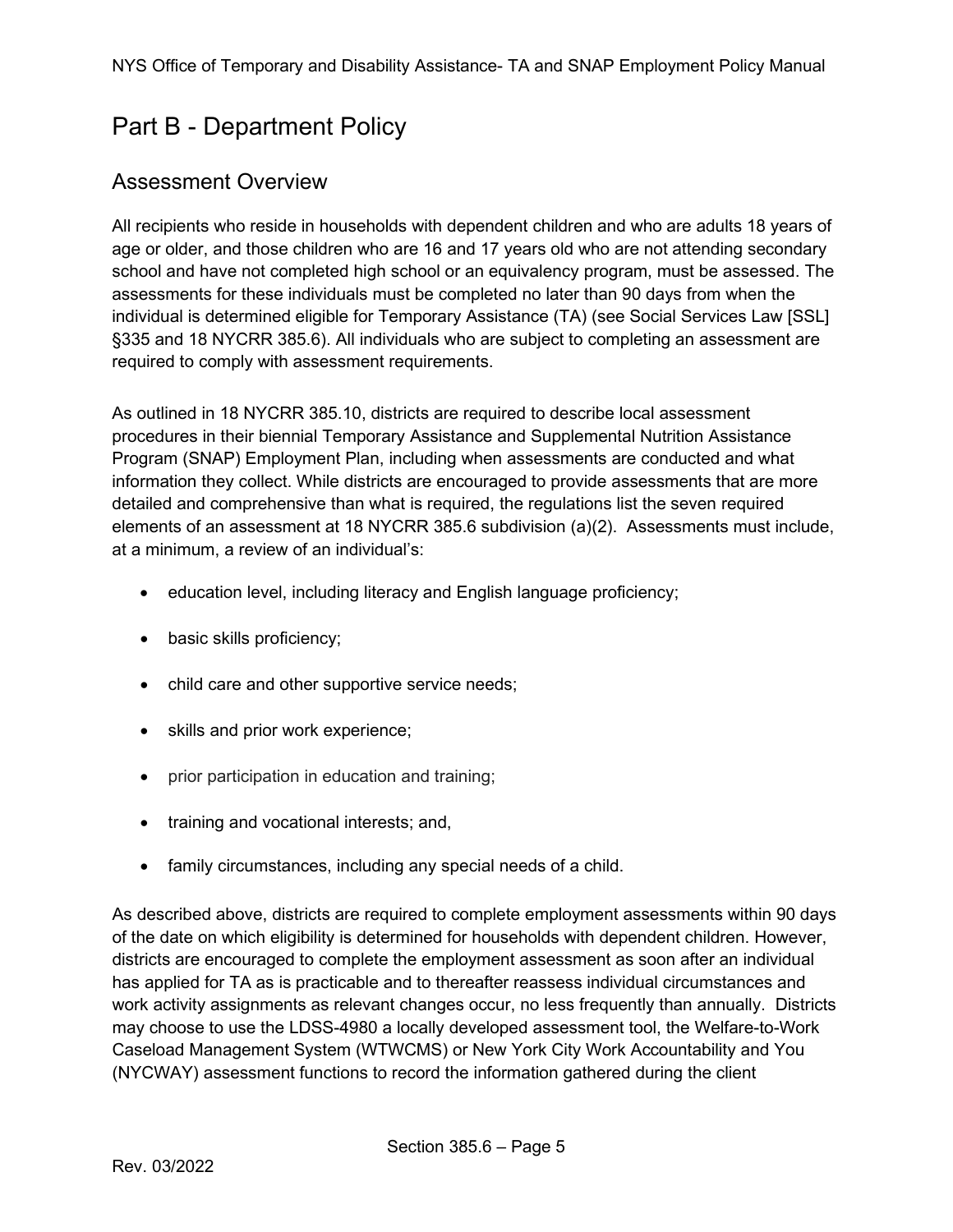assessment. Prior to the completion of the assessment, the district may assign the applicant or recipient to work activities.

Districts are strongly encouraged to use WTWCMS to enter assessment and plan information as recommended in 11-ADM-06. The use of WTWCMS will simplify data entry and will support improved reporting capabilities. Data identifying that the assessment and/or employment plan have been completed is sent from the WTWCMS to the Welfare Reporting and Tracking System (WRTS) data base for reporting and tracking purposes. The benefits of utilizing WTWCMS allow for quick and easy access to client information among staff, as needed. When case maintenance is required, updates/changes can be made as needed to family composition, work history, child care needs and other supportive services. By using WTWCMS, all staff will see the latest updates.

Failure of an individual to comply with completing an assessment may result in non-compliance proceedings and/or sanction as indicated in 385.11 and 385.12. An applicant who fails to comply with assessment requirements shall be ineligible for public assistance. A recipient who fails to comply with assessment requirements shall be subject to the provisions of sections 385.11 and 385.12.

### <span id="page-5-0"></span>Employment Plan

Based on the assessment, a written employment plan should be developed in consultation with the individual and should reflect the individual's preferences whenever possible, consistent with the assessment.

The employment plan is composed of seven sections and addresses all of the required plan elements including the supportive services the district will provide, the work activity assignment(s) and the individual's employment goals. Additionally, the LDSS-4978 *New York State Employment Plan* includes a section to summarize an individual's challenges and barriers as determined through the employment assessment and describes how the barriers are to be addressed. The Outcomes and Client Activity Assignment(s) sections of the employment plan record the actions taken once the employment assessment and employment plan have been completed, including recording why an individual's preferences could not be accommodated, if applicable. Districts may choose to use the LDSS-4978 *New York State Employment Plan*, a locally developed plan or the WTWCMS or NYCWAY employment plan functions to facilitate the use of information collected through the employment assessment to develop appropriate employment plans intended to help individuals achieve economic independence. Assignments to work activities must be made at district discretion after considering the ability of the district to attain its participation rate. If an individual's preferences cannot be accommodated in the employment plan, the plan should record the reasons why.

The district does not necessarily need an individual's agreement with the finished plan but should strive to accommodate individual preferences where appropriate in order to increase success with meeting plan goals. The employment plan can be changed as needed as long as the local district informs the client in writing and provides thorough documentation in the case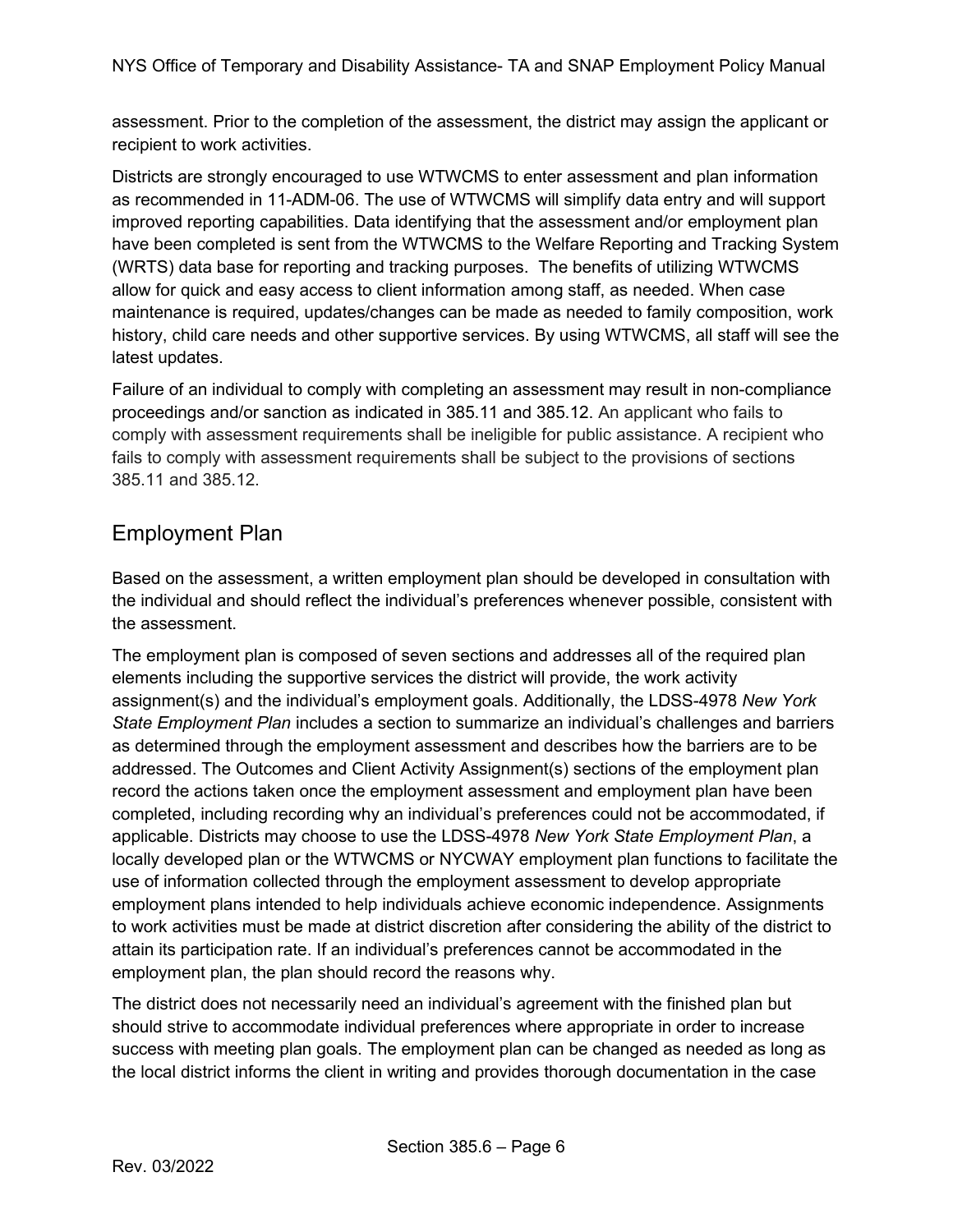record. The client is not required to sign the employment plan under any circumstances, but may be encouraged to do so to indicate their participation in the development of the plan.

#### <span id="page-6-0"></span>Policy Releases

- 11-ADM-06 New York State Employment Assessment
- 09-INF-20 Countability of Job Search and Job Readiness Training Activities
- [09-ADM-16](http://otda.ny.gov/policy/directives/2009/ADM/09-ADM-16.pdf) Enrollments in Educational Activities for Nonexempt Public Assistance Applicants and Recipients
- [08-ADM-07](http://otda.ny.gov/policy/directives/2008/ADM/08-ADM-07.pdf) Implementation of Final Temporary Assistance for Needy Families (TANF) Rule
- 10-INF-10 Temporary Assistance and Employment Program Requirements for Individuals 18 to 21 Years Old Residing With Their Parents

#### <span id="page-6-1"></span>Desk Guides and Forms

- LDSS[-4978 New York State Employment Plan](http://otda.state.nyenet/ldss_eforms/eforms/4978.pdf)
- LDSS-4979 New York [State Employment Assessment And](http://otda.state.nyenet/ldss_eforms/eforms/4979.pdf) Employment Plan Guide
- [LDSS-4925](http://otda.state.nyenet/ldss_eforms/eforms/4925.pdf) Employability code Desk Guide TANF and SNA MOE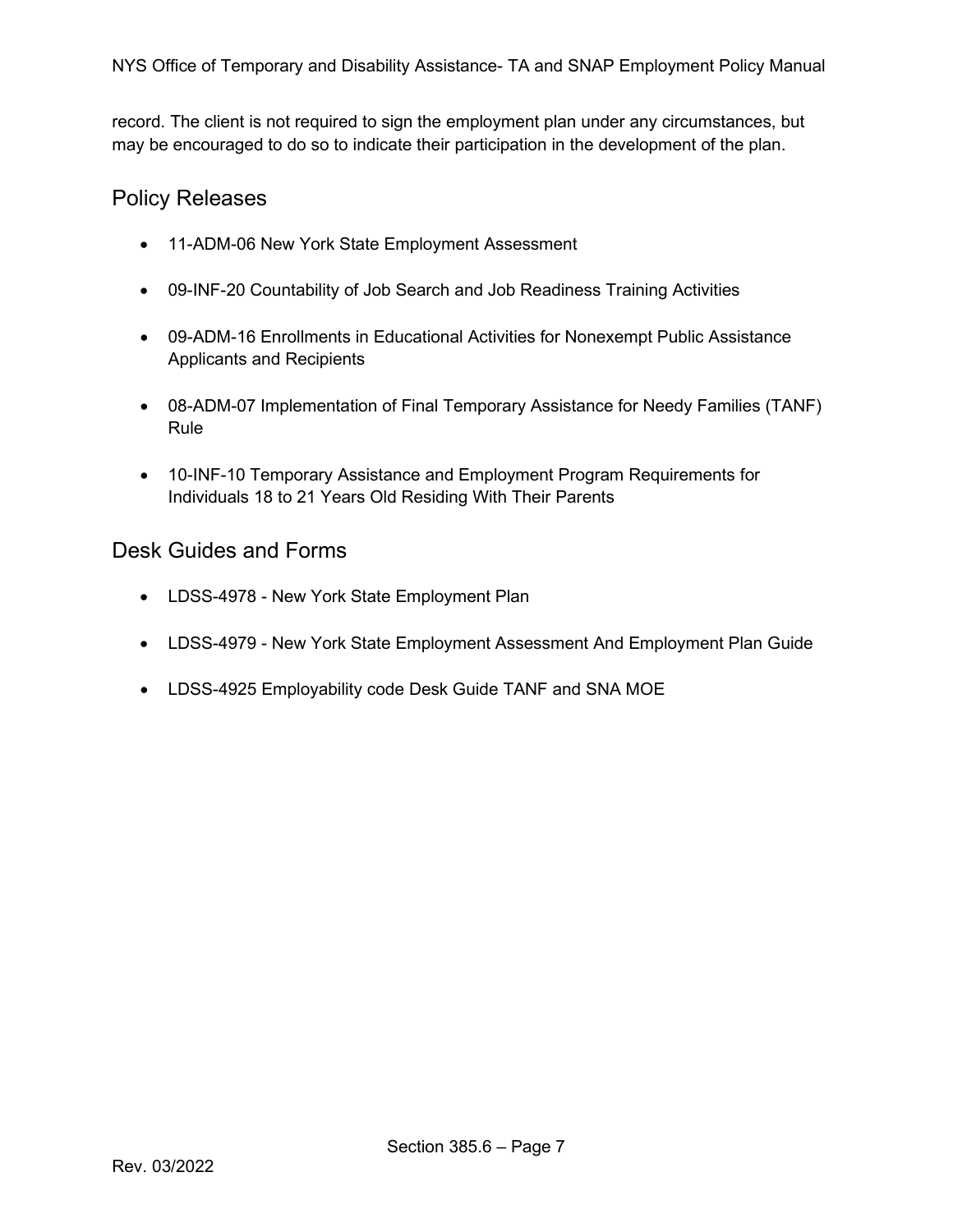### <span id="page-7-0"></span>Part C - Questions and Answers

- Q.1 When should an assessment be completed and how often should an individual be reassessed after the initial assessment is completed?
- A.1. All TA recipients who reside in households with dependent children and who are adults 18 years of age or older, and those children who are 16 and 17 years old who are not attending secondary school and have not completed high school or an equivalency program, must be assessed within 90 days from when the individual is determined eligible for TA. Districts are encouraged to complete employment assessments as soon after an individual has applied for TA as is practicable and to thereafter reassess individual circumstances and activity assignments as circumstances warrant, no less frequently than annually.
- Q.2 Can the district sanction an individual who refuses to comply with a work activity assigned in accordance with the employability plan, e.g., basic education, but who is willing to do another work activity, such as work experience?
- A.2 Yes. If the district determines that the individual needs the activity assigned to reach selfsufficiency or the assignment is necessary for the district to meet its participation rate, then it can sanction the individual for refusing or failing to comply with the assignment. Of course, the procedure for conciliation must be followed (Section 385.11).
- Q.3 What happens to an applicant or recipient who fails willfully and without good cause to attend an assessment?
- A.3 Failure to comply with applicant assessment requirements results in denial of the TA application for the household. No conciliation is required. However, in those instances where the individual who failed to comply with applicant assessment requirements is not a legally responsible relative of another member of the assistance unit, only the individual should be denied (individual ineligible) TA. TA eligibility for the remaining household should be determined consistent with existing procedures. For example, a 19 year old individual who is residing with his/her parent and fails to comply with applicant assessment would be denied TA benefits, but the district would still determine the eligibility of the remaining household members who applied for TA.

A TA recipient who fails to comply with an employment assessment must be offered conciliation and would be subject to an employment sanction in accordance with 18 NYCRR §385.12, in those instances where the district determines that the individual willfully and without good cause failed to comply with employment assessment requirements.

Note: Unlike other employment sanctions which result in a prorata reduction in TA benefits, the change in TA benefits for the household when a non-legally responsible individual willfully and without good cause refuses or fails to comply with TA employment requirements other than applicant assessment or applicant job search would be an incremental reduction to remove the noncompliant individual from the TA budget. The